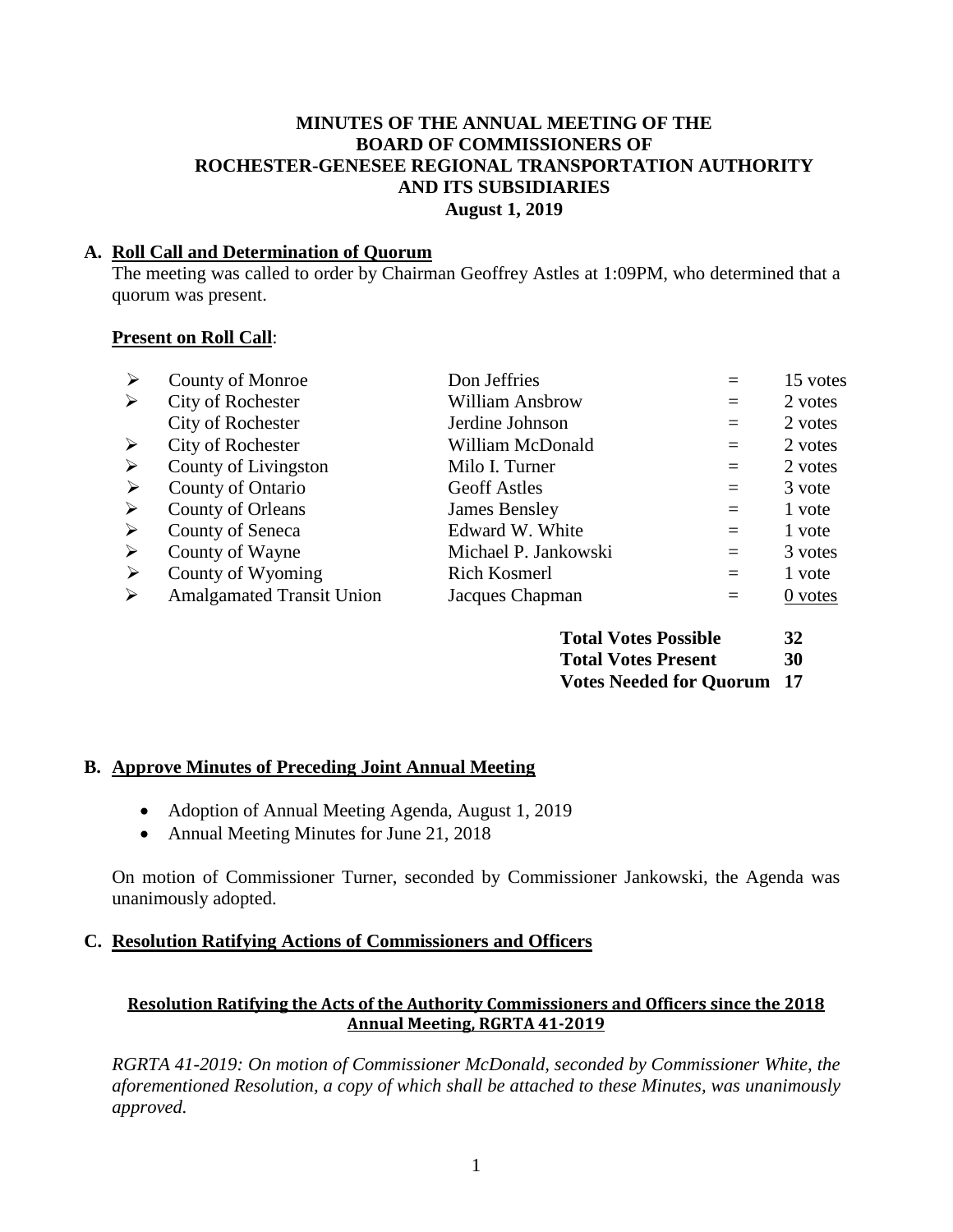### **D. Election of Officers**

*On motion of Commissioner McDonald, seconded by Commissioner Jankowski, the Slate of Nominated Officers for RGRTA was unanimously approved as presented to the Board by Commissioner Jeffries, a copy of which shall be attached to these minutes.* 

*Commissioner Jeffries thanked Chairman Astles for his leadership over the past three years.* 

#### **E. Calendar**

*Bill Carpenter, CEO stated that based on the work that was done by the Governance Committee earlier in the day we are looking to cancel the Governance Committee meeting for next month and also cancel the Board meeting. The next time the Board would meet will be on October 3rd .* 

#### **F. Adjournment**

*There being no further matters on the adopted Agenda, the Annual meeting was adjourned at on motion of Commissioner Ansbrow, seconded by Commissioner Jeffries.*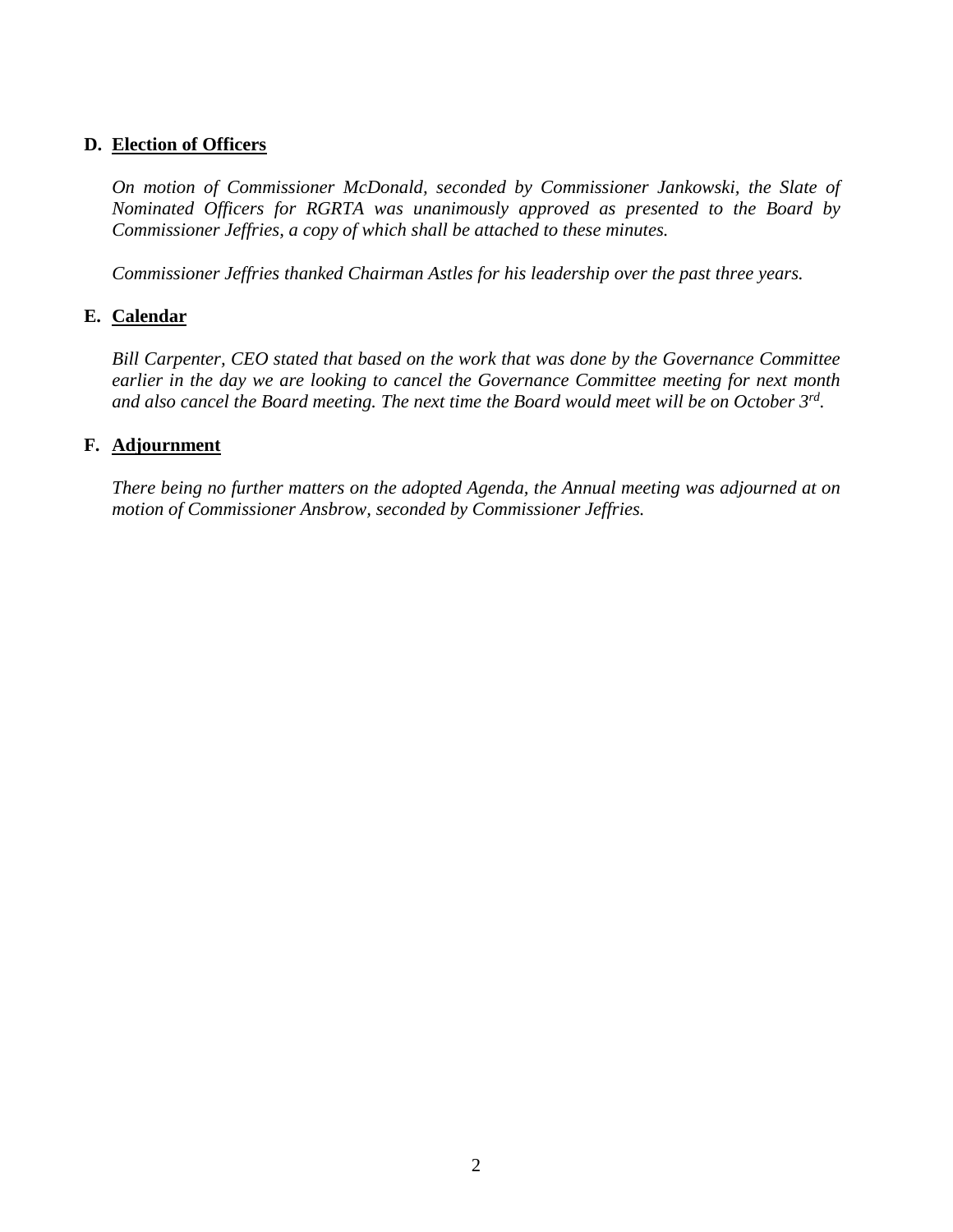

# **ROCHESTER GENESEE REGIONAL TRANSPORTATION AUTHORITY**

# **BOARD OF COMMISSIONERS AGENDA ITEM COVER SHEET**

| <b>Board Meeting Date:</b> | August 1, 2019                                                                                                                                                                                                                                                                                                                                                                                                                                                             |
|----------------------------|----------------------------------------------------------------------------------------------------------------------------------------------------------------------------------------------------------------------------------------------------------------------------------------------------------------------------------------------------------------------------------------------------------------------------------------------------------------------------|
| Presenter:                 | <b>Daniel DeLaus</b>                                                                                                                                                                                                                                                                                                                                                                                                                                                       |
| Subject:                   | Resolution Ratifying the Acts of the Authority Commissioners and<br>Officers since the 2018 Annual Meeting                                                                                                                                                                                                                                                                                                                                                                 |
| Background:                | At each annual meeting, the Board of Commissioners has traditionally<br>ratified each and all the resolutions, acts and proceedings of the<br>Board and each and all acts of the officers and committees of the<br>Authority and its subsidiaries carrying out and promoting the<br>purposes, objectives and interests of the Authority since its last annual<br>meeting. The purpose of the Resolution is to correct any immaterial<br>oversights that may have occurred. |
| Financial Impact:          | There is no financial impact associated with the ratification of the Acts<br>of the Authority Commissioners and Officers.                                                                                                                                                                                                                                                                                                                                                  |
| Recommendation:            | The Authority recommends a vote for the ratification of all acts of the<br>Authority's Commissioners and Officers since the 2018 Annual<br>Meeting.                                                                                                                                                                                                                                                                                                                        |



Our Promise: RTS makes it easy to enjoy your journey.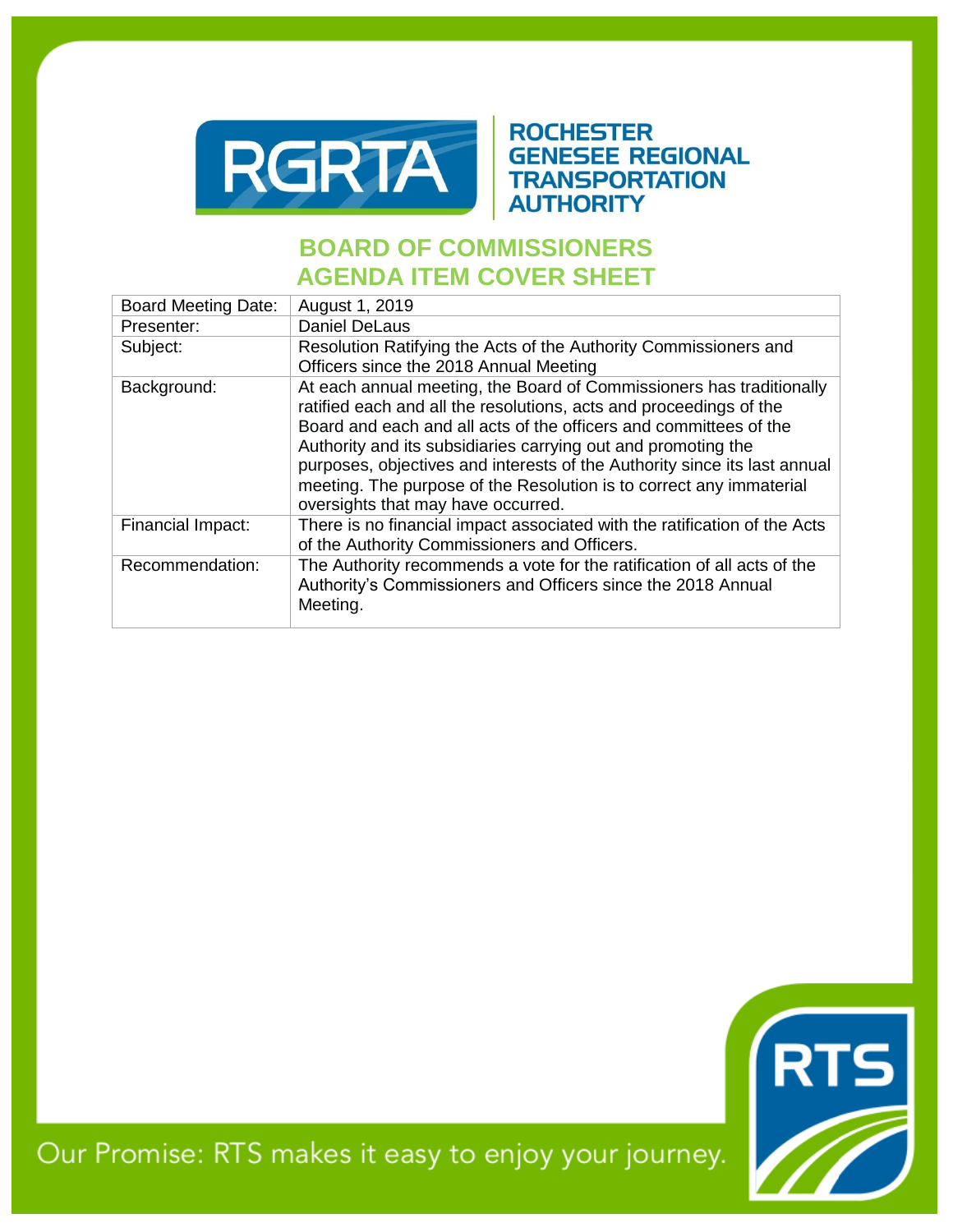# **Resolution: RGRTA 41-2019**

#### **RATIFYING THE ACTS OF THE AUTHORITY COMMISSIONERS AND OFFICERS SINCE THE 2018 ANNUAL MEETING**

RESOLVED, that any and all resolutions, actions and proceedings by those persons serving as the officers, as commissioners/directors or as members of the committee of the Rochester Genesee Regional Transportation Authority (the "Authority") or of any of its subsidiaries listed below (the "Subsidiaries") taken or occurring since that last annual meeting of Authority and/or of such Subsidiary, which acts or actions were taken in good faith for the purpose of carrying out and promoting the purposes, objectives and interests of the Authority and/or its Subsidiaries and which could have been authorized by the resolution of the members of this Board of Commissioners in their capacity as the Commissioners of the Authority or as Directors of any such Subsidiary, as applicable, except that such acts or actions were taken prior to the adoption of this Resolution, are hereby severally acknowledged, ratified, affirmed, approved and adopted as acts or actions in the name of and on behalf of the Authority or of the applicable Subsidiary; and all resolutions of the respective Boards of Commissioners/Directors of the Authority and its Subsidiaries since the last annual meeting as shown by the records in their respective Minute Books are hereby approved, adopted and ratified.

*Subsidiaries Included in the Foregoing Resolution and the Respective Resolution Numbers: Batavia Bus Service, Inc. – BBS 1-2019 County Area Transit System, Inc. – CATS 1-2019 Genesee Transportation Council Staff, Inc. – GTCS 5-2019 Livingston Area Transportation Service, Inc. – LATS 1-2019 Lift Line, Inc. – LL 1-2019 Orleans Transit Service, Inc. – OTS 1-2019 Regional Transit Service, Inc. – RTS 1-2019 Seneca Transit Service, Inc. – STS 1-2019 Wayne Area Transportation Service, Inc. – WATS 1-2019 Wyoming Transit Service, Inc. – WYTS 1-2019*

### **C E R T I F I C A T I O N**

The undersigned hereby certifies that the above is an excerpt from the Minutes of an Annual Meeting of the Rochester-Genesee Regional Transportation Authority, which was held on August 1, 2019 and that the Resolution is still in full force and effect.

Geoffrey Astles, Chairman

\_\_\_\_\_\_\_\_\_\_\_\_\_\_\_\_\_\_\_\_\_\_\_\_\_\_\_\_\_\_\_\_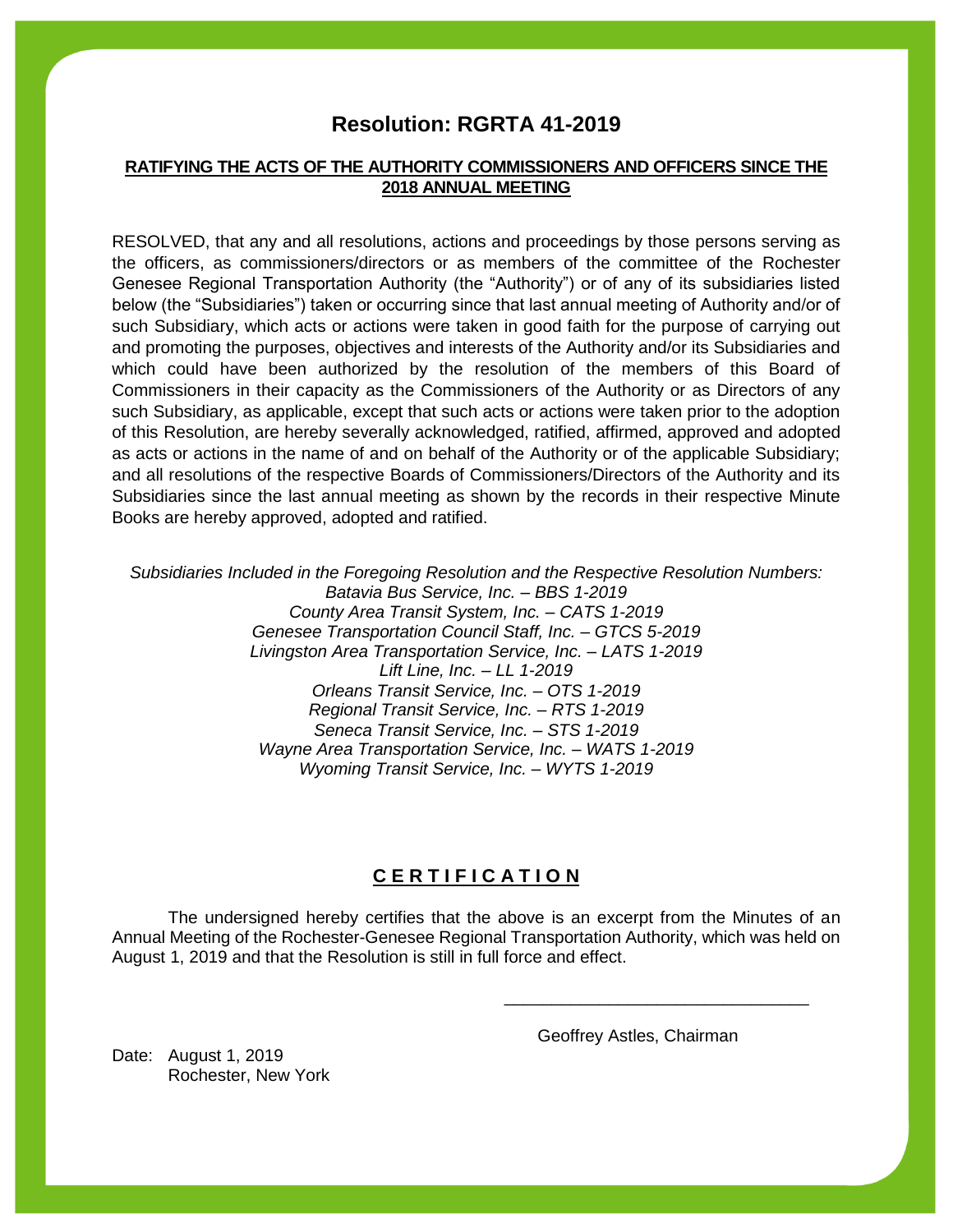# **Resolution: BBS 1-2019**

#### **RATIFYING ACTIONS OF BOARD OF DIRECTORS & OFFICERS OF THE BATAVIA BUS SERVICE, INC.**

RESOLVED, that each and all the resolutions, acts and proceedings of the Board of Directors of Batavia Bus Service, Inc. heretofore had and adopted at their several meetings, respectively, held since the last Annual Meeting of Batavia Bus Service, Inc. as shown by its records in the Minutes Books of Batavia Bus Service, Inc. and each and all acts of the officers and committees of Batavia Bus Service, Inc. in carrying out and promoting the purposes, objectives and interests of Batavia Bus Service, Inc. since the last annual Meeting, thereof, be and the same are approved and ratified and are hereby made the acts and deeds of Batavia Bus Service, Inc.

# **C E R T I F I C A T I O N**

The undersigned hereby certifies that the above is an excerpt from the Minutes of an Annual Meeting of the Rochester Genesee Regional Transportation Authority, which was held on August 1, 2019 and that the Resolution is still in full force and effect.

Geoffrey Astles, Chairman

\_\_\_\_\_\_\_\_\_\_\_\_\_\_\_\_\_\_\_\_\_\_\_\_\_\_\_\_\_\_\_\_\_\_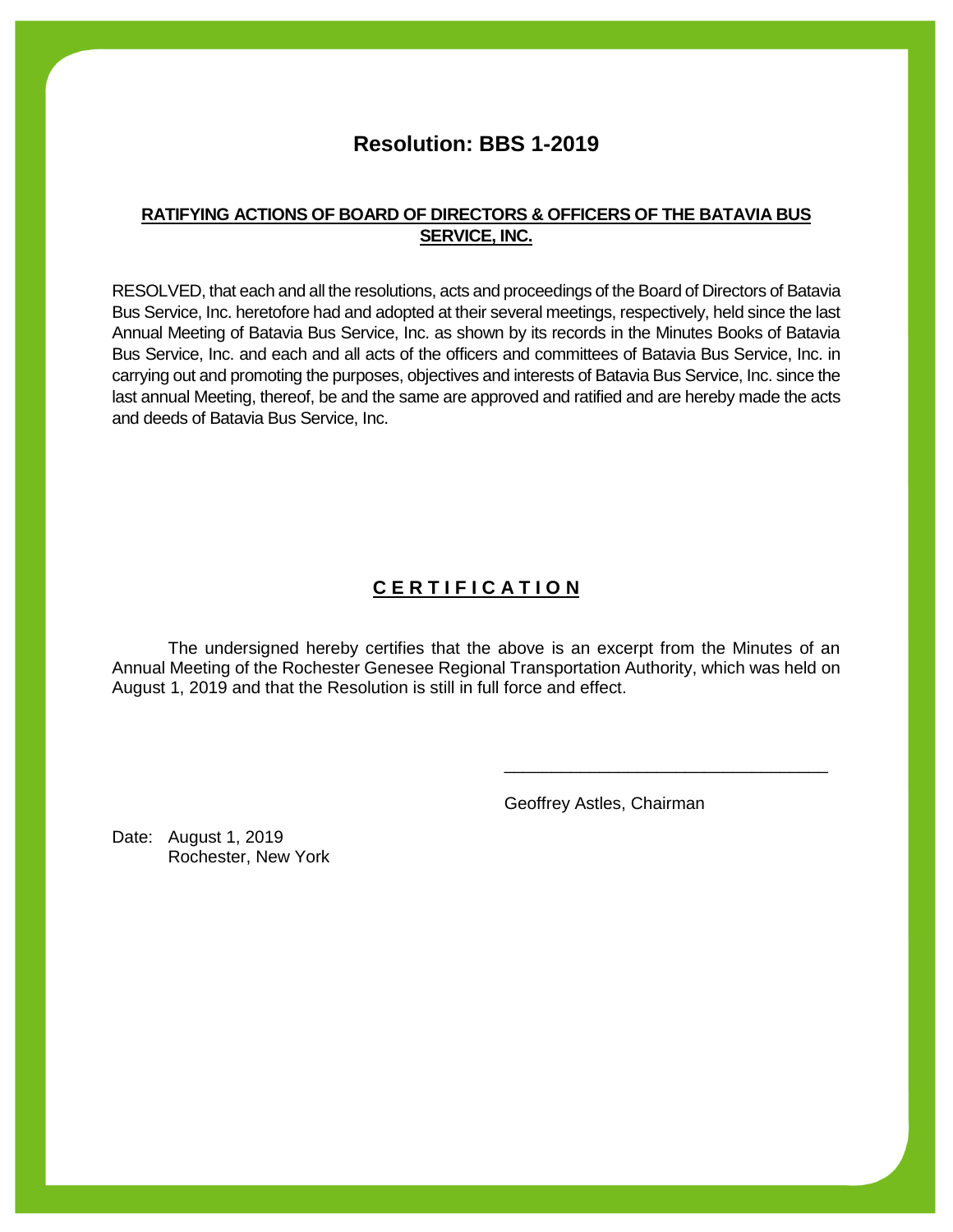# **Resolution: CATS 1-2019**

#### **RATIFYING ACTIONS OF BOARD OF DIRECTORS & OFFICERS OF THE COUNTY AREA TRANSIT SYSTEM, INC.**

RESOLVED, that each and all the resolutions, acts and proceedings of the Board of Directors of County Area Transit System, Inc. heretofore had and adopted at their several meetings, respectively, held since the last Annual Meeting of County Area Transit System, Inc. as shown by its records in the Minutes Books of County Area Transit System, Inc. and each and all acts of the officers and committees of County Area Transit System, Inc. in carrying out and promoting the purposes, objectives and interests of County Area Transit System, Inc. since the last annual Meeting, thereof, be and the same are approved and ratified and are hereby made the acts and deeds of County Area Transit System, Inc.

# **C E R T I F I C A T I O N**

The undersigned hereby certifies that the above is an excerpt from the Minutes of an Annual Meeting of the Rochester Genesee Regional Transportation Authority, which was held on August 1, 2019 and that the Resolution is still in full force and effect.

Geoffrey Astles, Chairman

\_\_\_\_\_\_\_\_\_\_\_\_\_\_\_\_\_\_\_\_\_\_\_\_\_\_\_\_\_\_\_\_\_\_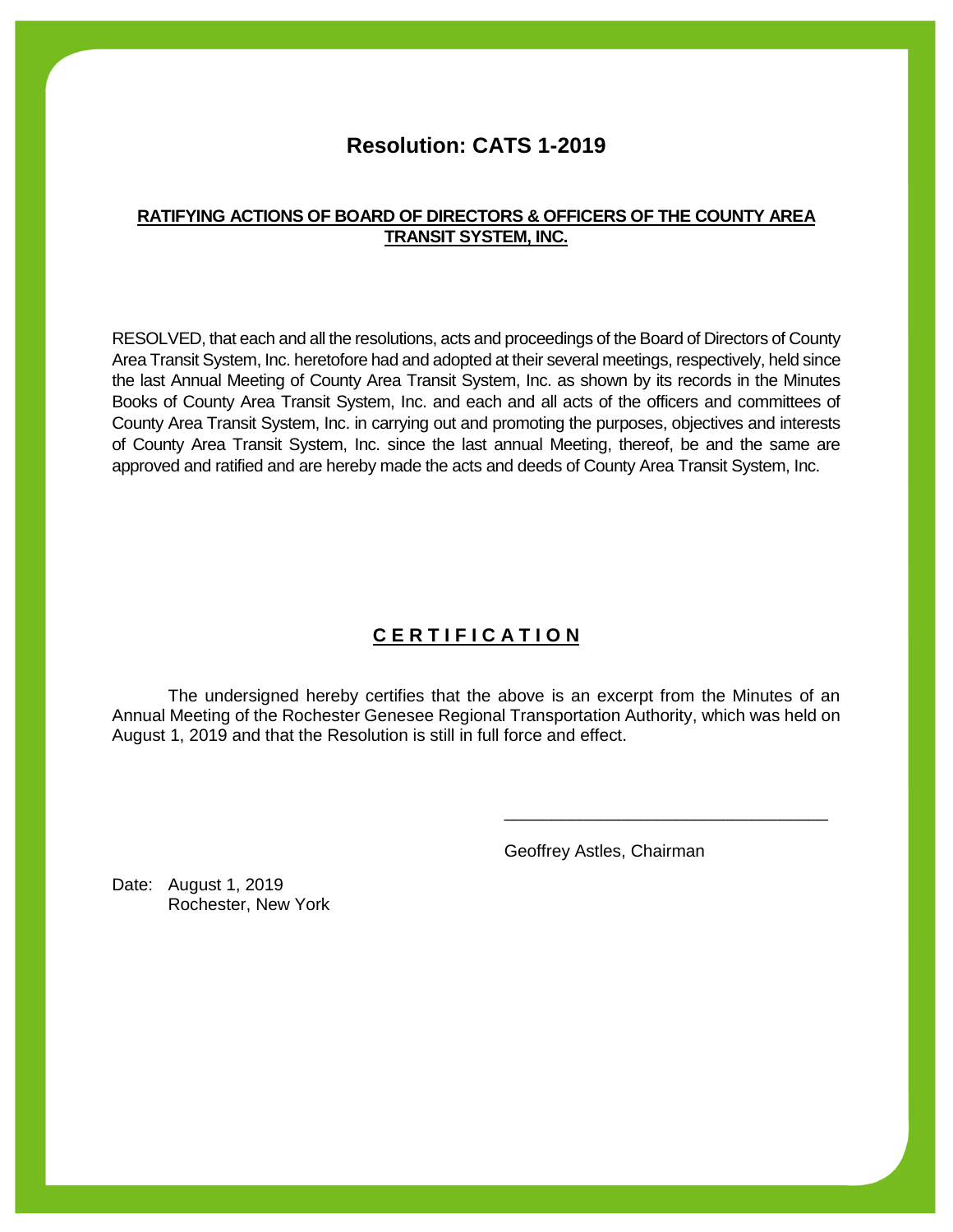# **Resolution: GTCS 5-2019**

#### **RATIFYING ACTIONS OF BOARD OF DIRECTORS & OFFICERS OF GTCS, INC.**

RESOLVED, that each and all the resolutions, acts and proceedings of the Board of Directors of Genesee Transportation Council Staff, Inc. (GTCS) heretofore had and adopted at their several meetings, respectively, held since the last Annual Meeting of GTCS, Inc. as shown by its records in the Minutes Books of GTCS, Inc. and each and all acts of the officers and committees of GTCS, Inc. in carrying out and promoting the purposes, objectives and interests of GTCS, Inc. since the last annual Meeting, thereof, be and the same are approved and ratified and are hereby made the acts and deeds of GTCS, Inc.

# **C E R T I F I C A T I O N**

The undersigned hereby certifies that the above is an excerpt from the Minutes of an Annual Meeting of the Rochester Genesee Regional Transportation Authority, which was held on August 1, 2019 and that the Resolution is still in full force and effect.

Geoffrey Astles, Chairman

\_\_\_\_\_\_\_\_\_\_\_\_\_\_\_\_\_\_\_\_\_\_\_\_\_\_\_\_\_\_\_\_\_\_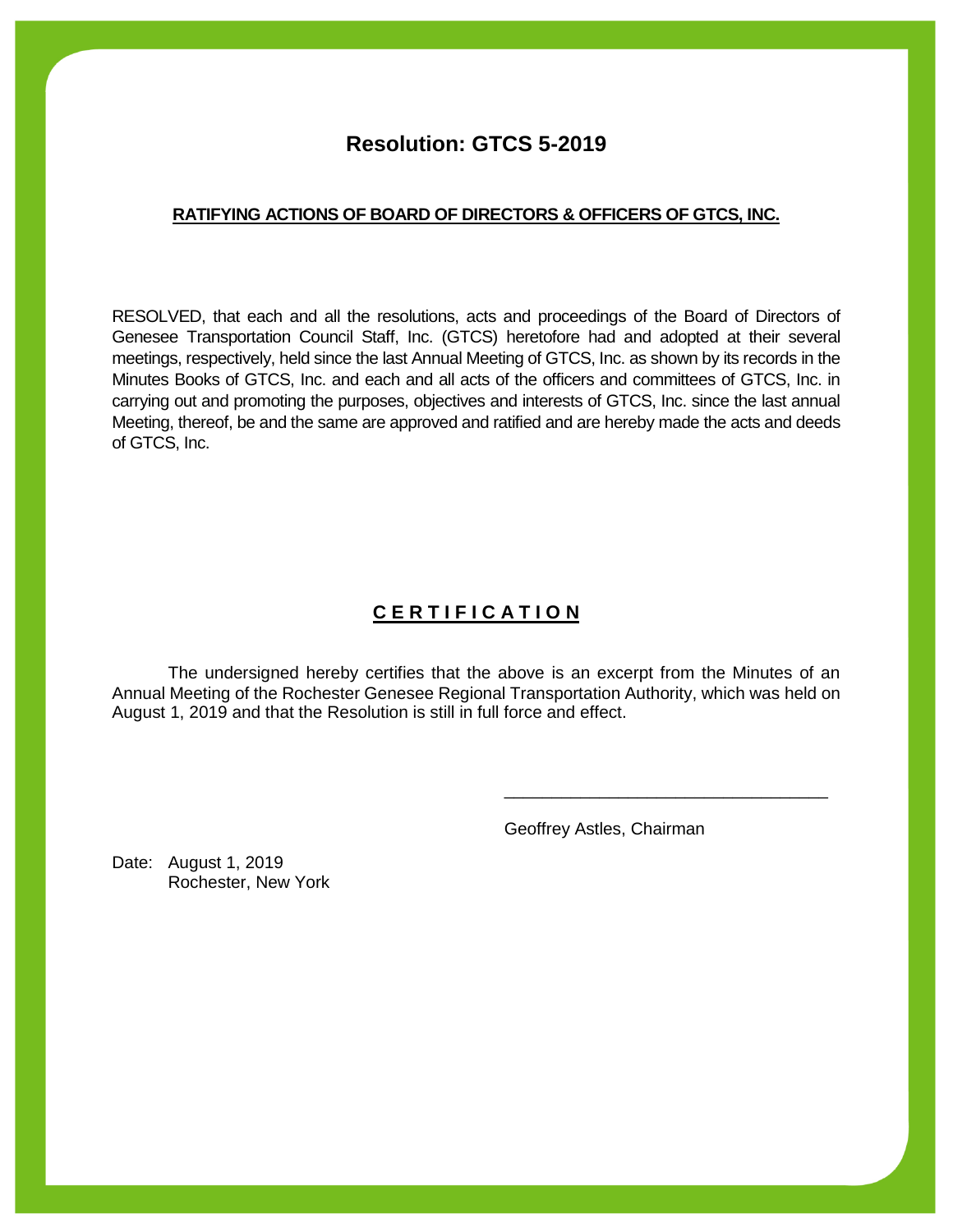# **Resolution: LATS 1-2019**

#### **RATIFYING ACTIONS OF BOARD OF DIRECTORS & OFFICERS OF THE LIVINGSTON AREA TRANSPORTATION SERVICE, INC.**

RESOLVED, that each and all the resolutions, acts and proceedings of the Board of Directors of Livingston Area Transportation Service, Inc. heretofore had and adopted at their several meetings, respectively, held since the last Annual Meeting of Livingston Area Transportation Service, Inc. as shown by its records in the Minutes Books of Livingston Area Transportation Service, Inc. and each and all acts of the officers and committees of Livingston Area Transportation Service, Inc. in carrying out and promoting the purposes, objectives and interests of Livingston Area Transportation Service, Inc. since the last annual Meeting, thereof, be and the same are approved and ratified and are hereby made the acts and deeds of Livingston Area Transportation Service, Inc.

# **C E R T I F I C A T I O N**

The undersigned hereby certifies that the above is an excerpt from the Minutes of an Annual Meeting of the Rochester Genesee Regional Transportation Authority, which was held on August 1, 2019 and that the Resolution is still in full force and effect.

Geoffrey Astles, Chairman

\_\_\_\_\_\_\_\_\_\_\_\_\_\_\_\_\_\_\_\_\_\_\_\_\_\_\_\_\_\_\_\_\_\_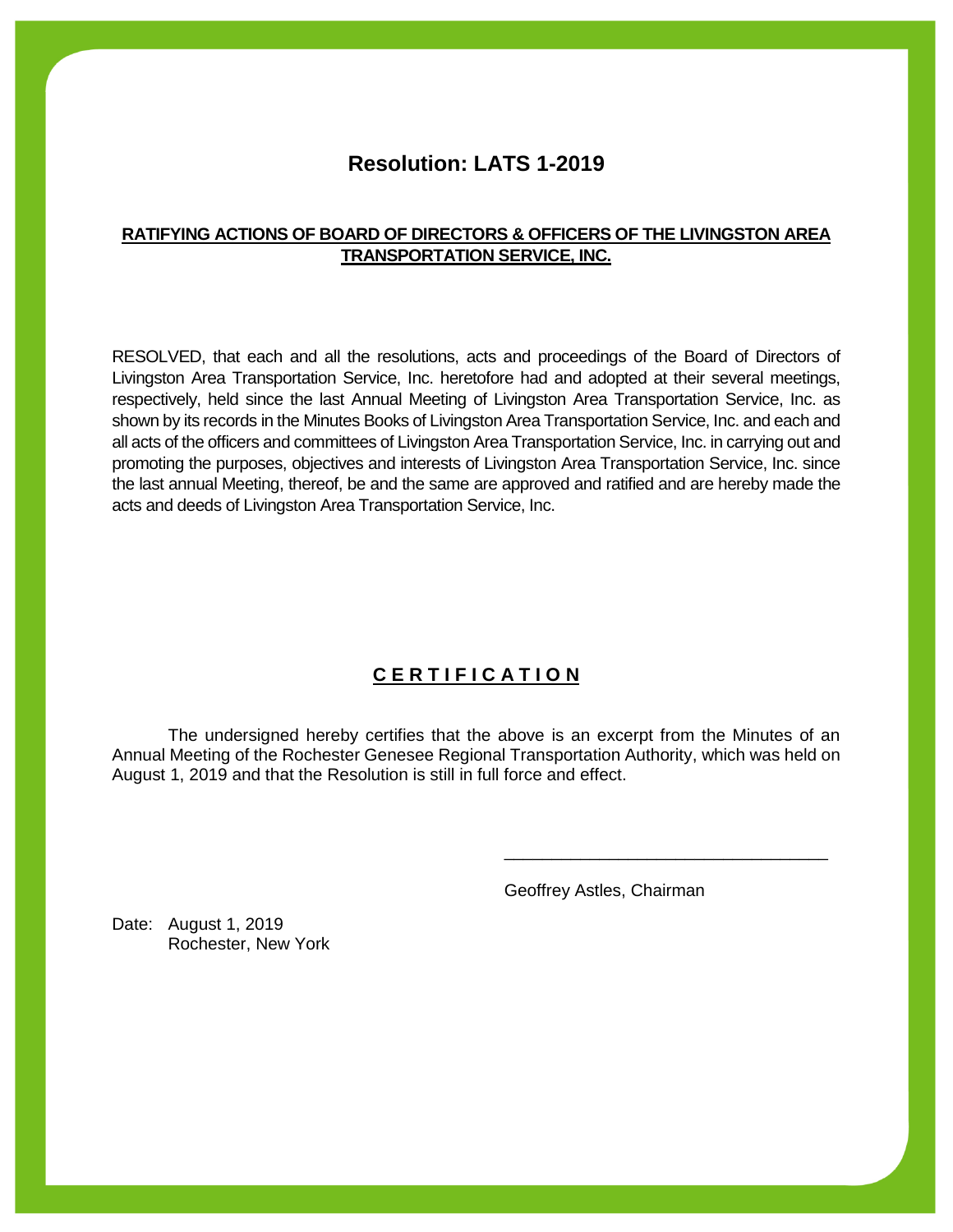# **Resolution: LL 1-2019**

#### **RATIFYING ACTIONS OF BOARD OF DIRECTORS & OFFICERS OF LIFT LINE, INC.**

RESOLVED, that each and all the resolutions, acts and proceedings of the Board of Directors of Lift Line, Inc. heretofore had and adopted at their several meetings, respectively, held since the last Annual Meeting of Lift Line, Inc. as shown by its records in the Minutes Books of Lift Line, Inc. and each and all acts of the officers and committees of Lift Line, Inc. in carrying out and promoting the purposes, objectives and interests of Lift Line, Inc. since the last annual Meeting, thereof, be and the same are approved and ratified and are hereby made the acts and deeds of Lift Line, Inc.

# **C E R T I F I C A T I O N**

The undersigned hereby certifies that the above is an excerpt from the Minutes of an Annual Meeting of the Rochester Genesee Regional Transportation Authority, which was held on August 1, 2019 and that the Resolution is still in full force and effect.

Geoffrey Astles, Chairman

\_\_\_\_\_\_\_\_\_\_\_\_\_\_\_\_\_\_\_\_\_\_\_\_\_\_\_\_\_\_\_\_\_\_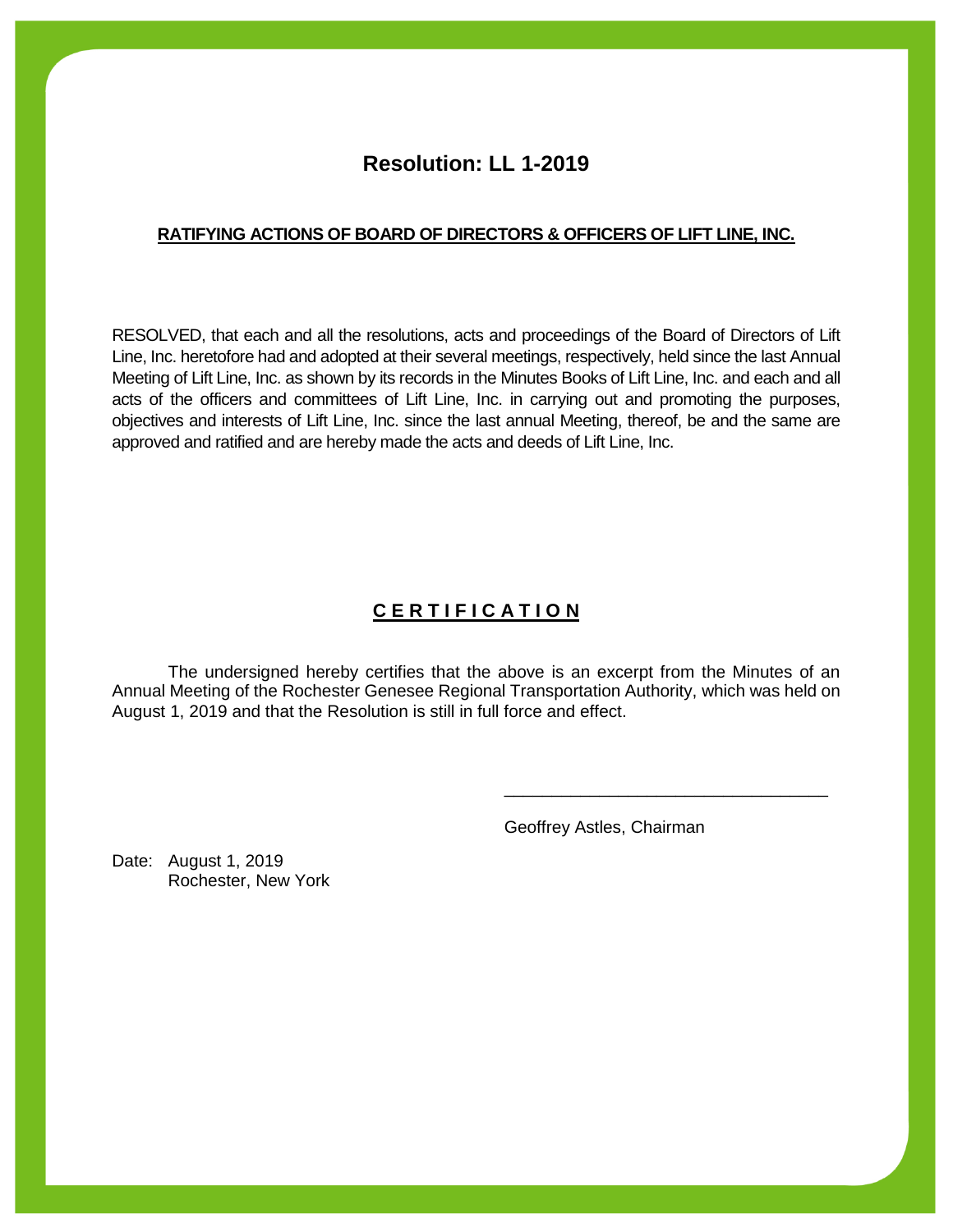# **Resolution: OTS 1-2019**

#### **RATIFYING ACTIONS OF BOARD OF DIRECTORS & OFFICERS OF THE ORLEANS TRANSIT SERVICE, INC.**

RESOLVED, that each and all the resolutions, acts and proceedings of the Board of Directors of Orleans Transit Service, Inc. heretofore had and adopted at their several meetings, respectively, held since the last Annual Meeting of Orleans Transit Service, Inc. as shown by its records in the Minutes Books of Orleans Transit Service, Inc. and each and all acts of the officers and committees of Orleans Transit Service, Inc. in carrying out and promoting the purposes, objectives and interests of Orleans Transit Service, Inc. since the last annual Meeting, thereof, be and the same are approved and ratified and are hereby made the acts and deeds of Orleans Transit Service, Inc.

# **C E R T I F I C A T I O N**

The undersigned hereby certifies that the above is an excerpt from the Minutes of an Annual Meeting of the Rochester Genesee Regional Transportation Authority, which was held on August 1, 2019 and that the Resolution is still in full force and effect.

Geoffrey Astles, Chairman

\_\_\_\_\_\_\_\_\_\_\_\_\_\_\_\_\_\_\_\_\_\_\_\_\_\_\_\_\_\_\_\_\_\_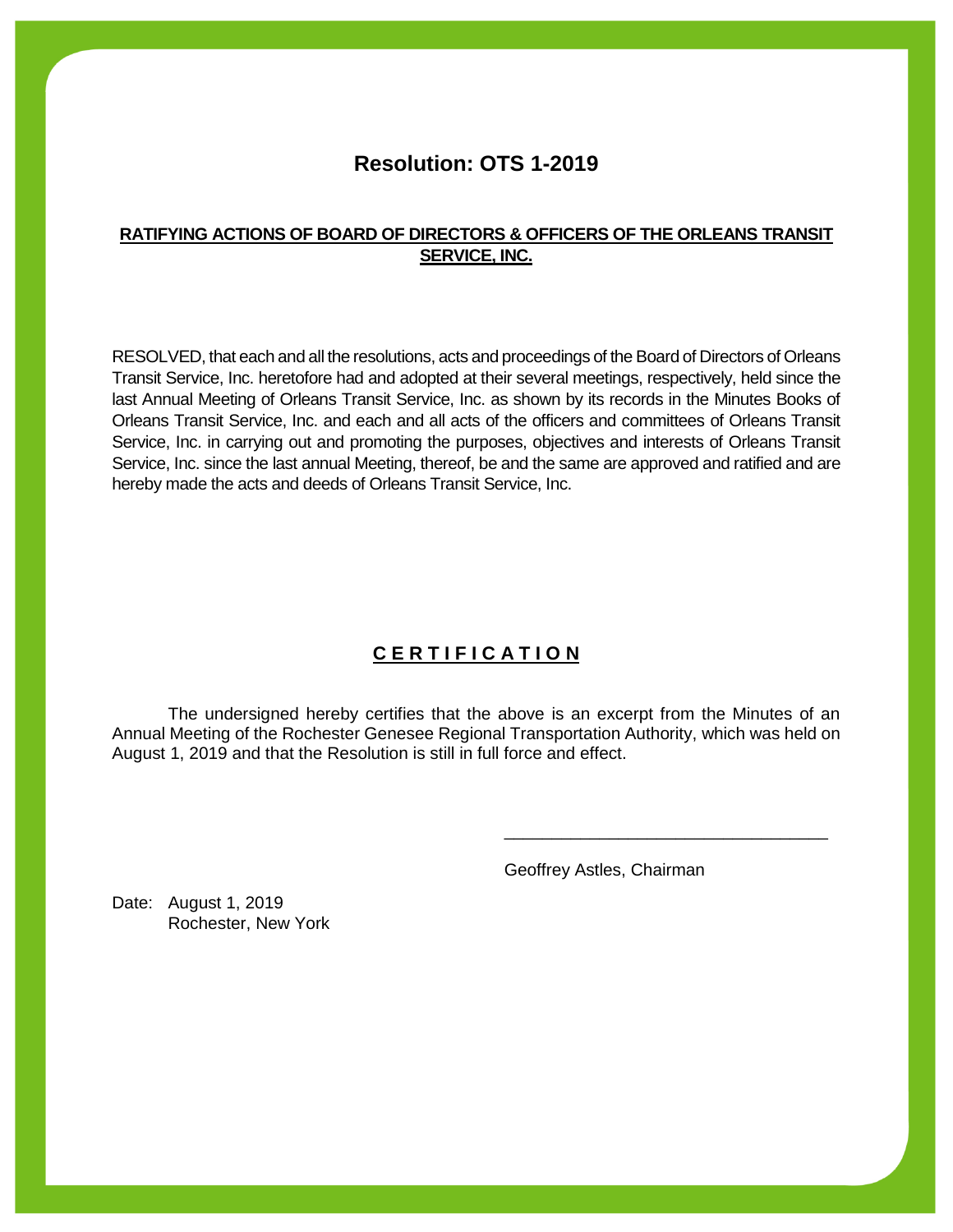# **Resolution: RTS 1-2019**

### **RATIFYING ACTIONS OF BOARD OF DIRECTORS & OFFICERS OF THE REGIONAL TRANSIT SERVICE, INC.**

RESOLVED, that each and all the resolutions, acts and proceedings of the Board of Directors of Regional Transit Service, Inc. heretofore had and adopted at their several meetings, respectively, held since the last Annual Meeting of Regional Transit Service, Inc. as shown by its records in the Minutes Books of Regional Transit Service, Inc. and each and all acts of the officers and committees of Regional Transit Service, Inc. in carrying out and promoting the purposes, objectives and interests of Regional Transit Service, Inc. since the last annual Meeting, thereof, be and the same are approved and ratified and are hereby made the acts and deeds of Regional Transit Service, Inc.

# **C E R T I F I C A T I O N**

The undersigned hereby certifies that the above is an excerpt from the Minutes of an Annual Meeting of the Rochester Genesee Regional Transportation Authority, which was held on August 1, 2019 and that the Resolution is still in full force and effect.

Geoffrey Astles, Chairman

\_\_\_\_\_\_\_\_\_\_\_\_\_\_\_\_\_\_\_\_\_\_\_\_\_\_\_\_\_\_\_\_\_\_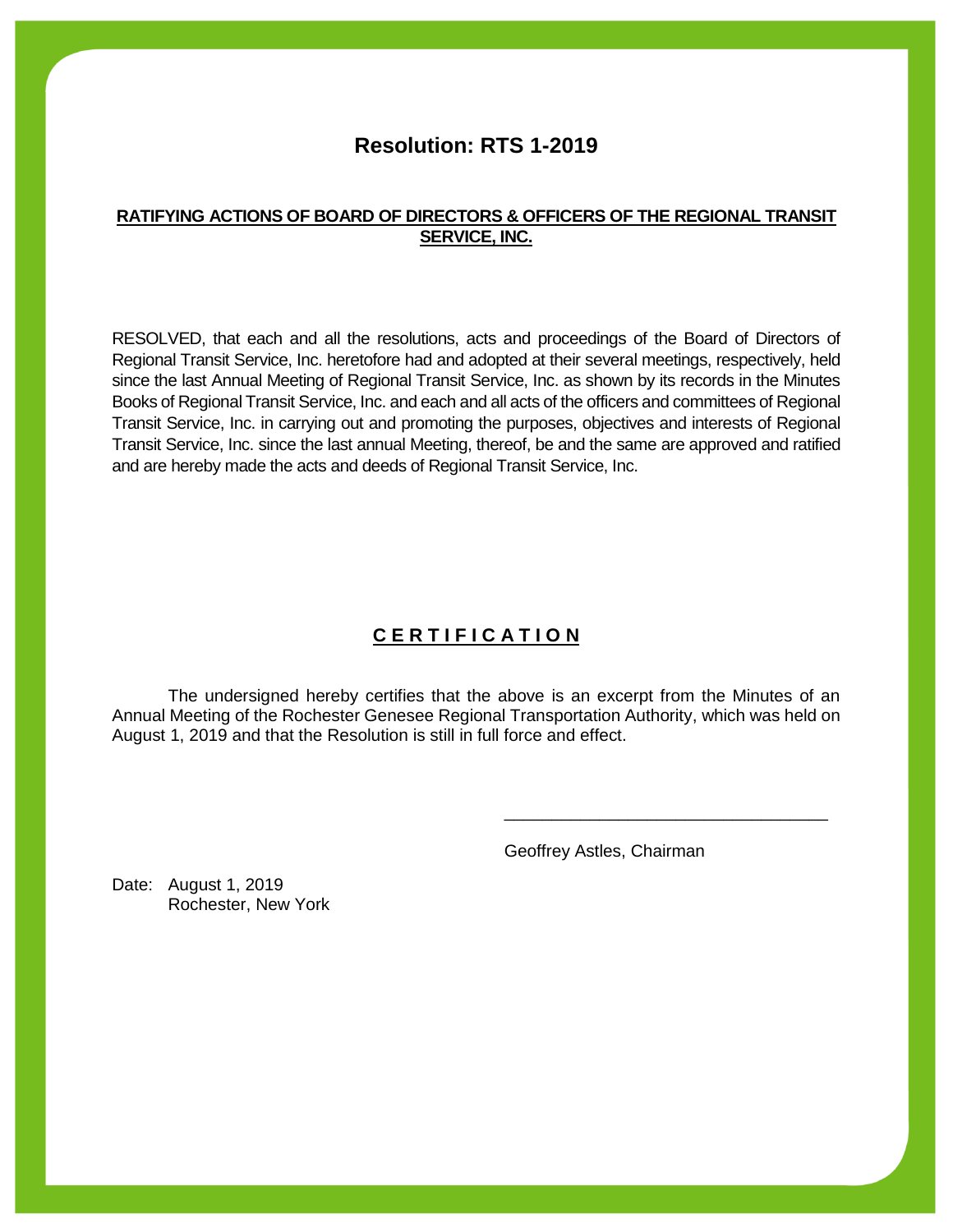# **Resolution: STS 1-2019**

### **RATIFYING ACTIONS OF BOARD OF DIRECTORS & OFFICERS OF THE SENECA TRANSIT SERVICE, INC.**

RESOLVED, that each and all the resolutions, acts and proceedings of the Board of Directors of Seneca Transit Service, Inc. heretofore had and adopted at their several meetings, respectively, held since the last Annual Meeting of Seneca Transit Service, Inc. as shown by its records in the Minutes Books of Seneca Transit Service, Inc. and each and all acts of the officers and committees of Seneca Transit Service, Inc. in carrying out and promoting the purposes, objectives and interests of Seneca Transit Service, Inc. since the last annual Meeting, thereof, be and the same are approved and ratified and are hereby made the acts and deeds of Seneca Transit Service, Inc.

# **C E R T I F I C A T I O N**

The undersigned hereby certifies that the above is an excerpt from the Minutes of an Annual Meeting of the Rochester Genesee Regional Transportation Authority, which was held on August 1, 2019 and that the Resolution is still in full force and effect.

Geoffrey Astles, Chairman

\_\_\_\_\_\_\_\_\_\_\_\_\_\_\_\_\_\_\_\_\_\_\_\_\_\_\_\_\_\_\_\_\_\_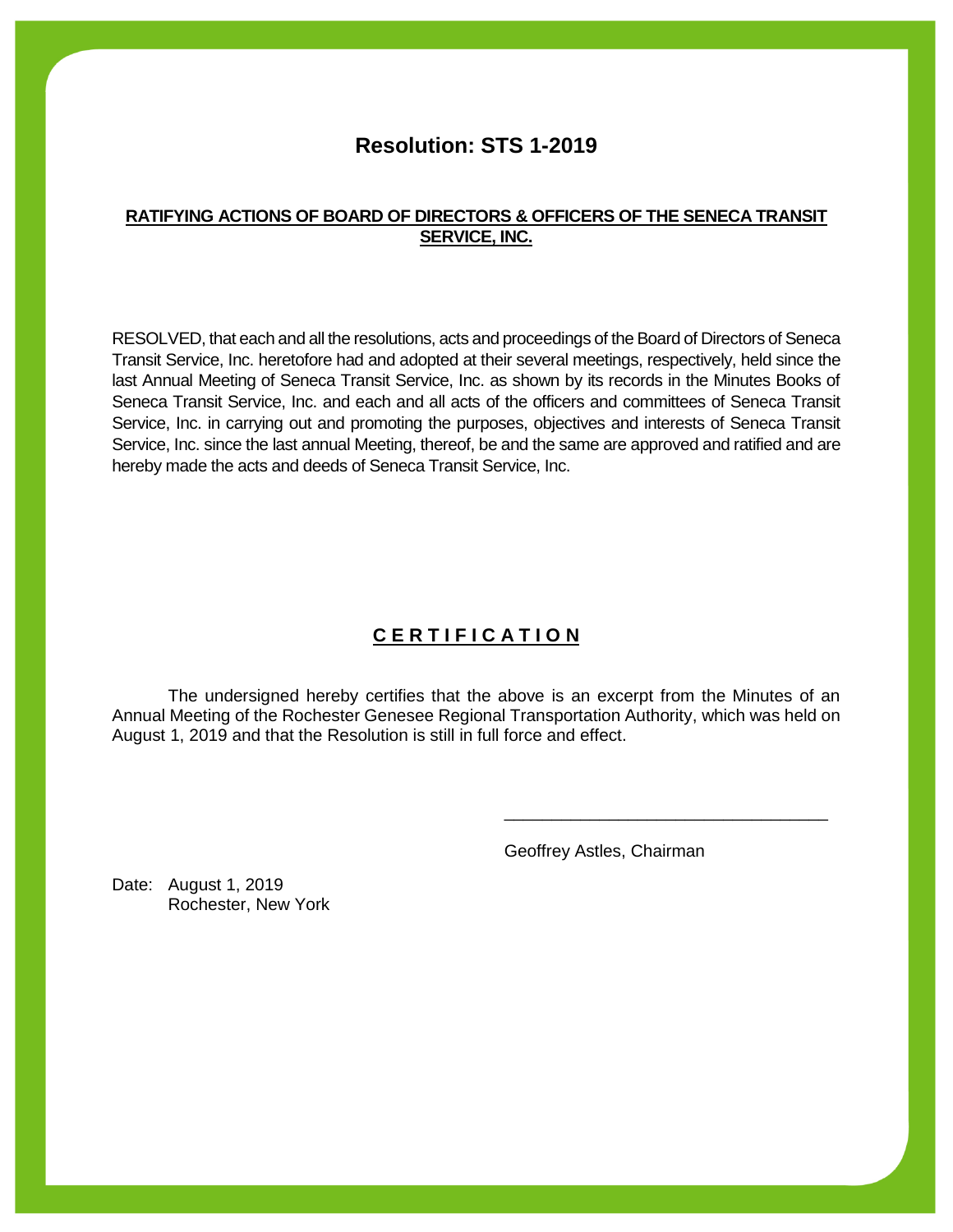# **Resolution: WATS 1-2019**

#### **RATIFYING ACTIONS OF BOARD OF DIRECTORS & OFFICERS OF THE WAYNE AREA TRANSPORTATION SERVICE, INC.**

RESOLVED, that each and all the resolutions, acts and proceedings of the Board of Directors of Wayne Area Transportation Service, Inc. heretofore had and adopted at their several meetings, respectively, held since the last Annual Meeting of Wayne Area Transportation Service, Inc. as shown by its records in the Minutes Books of Wayne Area Transportation Service, Inc. and each and all acts of the officers and committees of Wayne Area Transportation Service, Inc. in carrying out and promoting the purposes, objectives and interests of Wayne Area Transportation Service, Inc. since the last annual Meeting, thereof, be and the same are approved and ratified and are hereby made the acts and deeds of Wayne Area Transportation Service, Inc.

# **C E R T I F I C A T I O N**

The undersigned hereby certifies that the above is an excerpt from the Minutes of an Annual Meeting of the Rochester Genesee Regional Transportation Authority, which was held on August 1, 2019 and that the Resolution is still in full force and effect.

Geoffrey Astles, Chairman

\_\_\_\_\_\_\_\_\_\_\_\_\_\_\_\_\_\_\_\_\_\_\_\_\_\_\_\_\_\_\_\_\_\_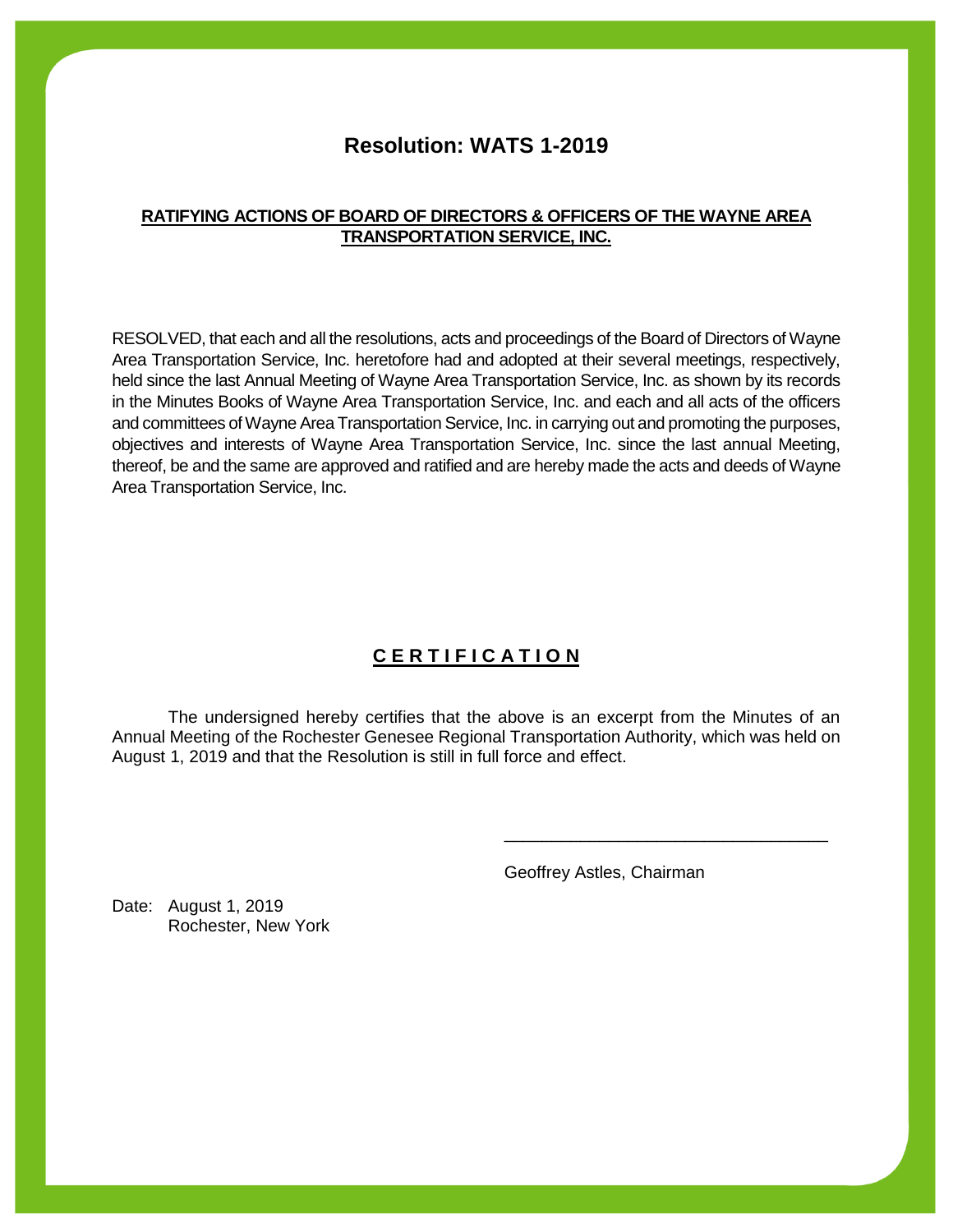# **Resolution: WYTS 1-2019**

### **RATIFYING ACTIONS OF BOARD OF DIRECTORS & OFFICERS OF THE WYOMING TRANSIT SERVICE, INC.**

RESOLVED, that each and all the resolutions, acts and proceedings of the Board of Directors of Wyoming Transit Service, Inc. heretofore had and adopted at their several meetings, respectively, held since the last Annual Meeting of Wyoming Transit Service, Inc. as shown by its records in the Minutes Books of Wyoming Transit Service, Inc. and each and all acts of the officers and committees of Wyoming Transit Service, Inc. in carrying out and promoting the purposes, objectives and interests of Wyoming Transit Service, Inc. since the last annual Meeting, thereof, be and the same are approved and ratified and are hereby made the acts and deeds of Wyoming Transit Service, Inc.

# **C E R T I F I C A T I O N**

The undersigned hereby certifies that the above is an excerpt from the Minutes of an Annual Meeting of the Rochester Genesee Regional Transportation Authority, which was held on August 1, 2019 and that the Resolution is still in full force and effect.

Geoffrey Astles, Chairman

\_\_\_\_\_\_\_\_\_\_\_\_\_\_\_\_\_\_\_\_\_\_\_\_\_\_\_\_\_\_\_\_\_\_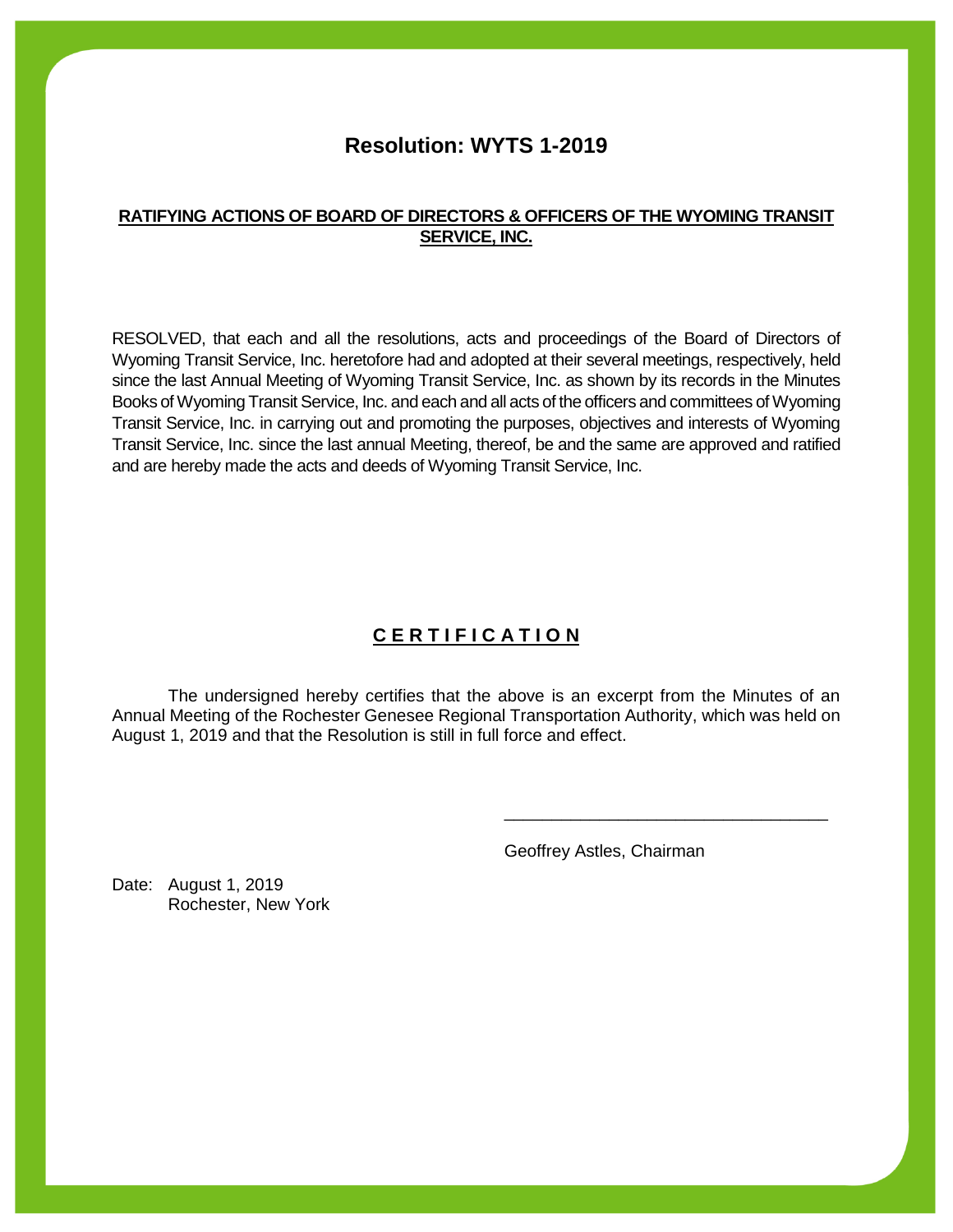

# **2019 RGRTA Slate of Nominated Officers**

**R-GRTA Officers BBS Officers** Vice Chairman Geoff Astles Vice President Rich Kosmerl Secretary **Secretary** Edward W. White Secretary Secretary William L. Ansbrow Treasurer Michael P. Jankowski Treasurer Jerdine Johnson

President **Don Jeffries** Don Terresident Geoff Astles<br>
Vice President William L. Ansbrow Vice President Rich Kosmerl Vice President William L. Ansbrow Secretary **Secretary** Jerdine Johnson **Secretary** Secretary William P. McDonald Treasurer Michael P. Jankowski Treasurer Don Jeffries

### **CATS Officers**

President Geoff Astles Vice President Edward W. White Secretary William P. McDonald Treasurer Michael P. Jankowski

Secretary Jerdine Johnson Secretary Geoff Astles Treasurer Edward W. White Treasurer Rich Kosmerl

**RTS Officers LATS Officers** 

President **State James Bensley Communist Communist President** Edward W. White Vice President Rich Kosmerl Vice President William L. Ansbrow

**Lift Line Officers WATS Officers**  Secretary **Secretary** Jerdine Johnson **Secretary** Geoff Astles

# Treasurer William L. Ansbrow Treasurer Edward W. White

Michael P. Jankowski Vice President Don Jeffries Vice President William P. McDonald

James Bensley

**GTCS Officers WYTS Officers** President **Don Jeffries Don Settings President** Rich Kosmerl

Vice President Michael P. Jankowski vice President James Bensley<br>
Secretary Christen William P. McDonald Christener Secretary William L. Ansbrow Secretary William P. McDonald Secretary Treasurer James Bensley Treasurer Jerdine Johnson

**OTS Officers STS Officers**